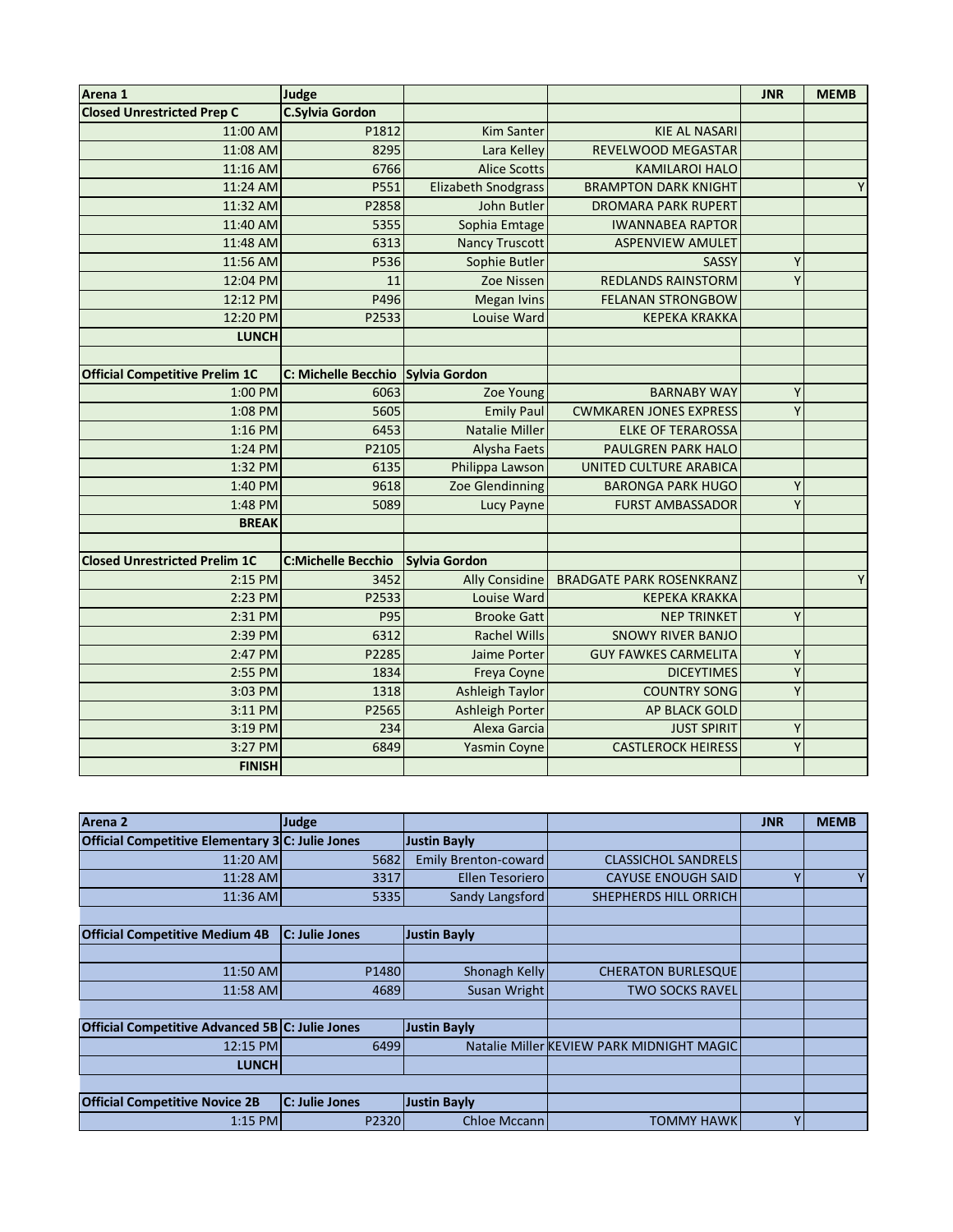|  | Aaron Mannion   KERRANNA DIDGERIDOO<br><b>HSH</b> |                      | 7741  | $1:23$ PM     |
|--|---------------------------------------------------|----------------------|-------|---------------|
|  | <b>EPH BABY GELDOFI</b>                           | Alexas Suckling      | 2507  | $1:31$ PM     |
|  | <b>FOREVERMORE FB</b>                             | Fiona Balzer         | 3010  | $1:39$ PM     |
|  | <b>ROYAL OCCASION</b>                             | Zoe Young            | P1565 | $1:47$ PM     |
|  | <b>JUST LIKE HEAVEN</b>                           | <b>Kelly Morrow</b>  | P437  | $1:55$ PM     |
|  | Tonya Burrowes   BELL FARM RENEGADE MASTER        |                      | 2822  | $2:03$ PM     |
|  | <b>JARDIN PARC CALAIS</b>                         | <b>Stacey Willis</b> | P436  | $2:11$ PM     |
|  | <b>RAE PARK JACKPOT</b>                           | Chloe Mccann         | P1747 | $2:19$ PM     |
|  |                                                   |                      |       |               |
|  |                                                   |                      |       | <b>FINISH</b> |

| Arena 3                                         |               |                             |                                           |    | <b>MEMB</b> |
|-------------------------------------------------|---------------|-----------------------------|-------------------------------------------|----|-------------|
| <b>Official Competitive Prelim 1B</b>           | C: Kay Barney | <b>Sue Birch</b>            |                                           |    |             |
| 11:00 AM                                        | 6453          | <b>Natalie Miller</b>       | <b>ELKE OF TERAROSSA</b>                  |    |             |
| 11:08 AM                                        | 6063          | Zoe Young                   | <b>BARNABY WAY</b>                        | Y  |             |
| 11:16 AM                                        | 741           | <b>Heather Snape</b>        | <b>GLENPARTH RUBICON</b>                  | Y  |             |
| 11:24 AM                                        | 5089          | Lucy Payne                  | <b>FURST AMBASSADOR</b>                   | Y  |             |
| 11:32 AM                                        | 9618          | Zoe Glendinning             | <b>BARONGA PARK HUGO</b>                  | Y  |             |
| 11:40 AM                                        | 6135          | Philippa Lawson             | UNITED CULTURE ARABICA                    |    |             |
| 11:48 AM                                        | 5605          | <b>Emily Paul</b>           | <b>CWMKAREN JONES EXPRESS</b>             | Y  |             |
| 11:56 AM                                        | P2105         | Alysha Faets                | PAULGREN PARK HALO                        |    |             |
| 12:04 PM                                        | P95           | <b>Brooke Gatt</b>          | <b>NEP TRINKET</b>                        | Y  |             |
| 12:12 PM                                        | 2507          | <b>Alexas Suckling</b>      | EPH BABY GELDOF                           |    |             |
| <b>LUNCH</b>                                    |               |                             |                                           |    |             |
|                                                 |               |                             |                                           |    |             |
| Official Competitive Elementary 3 C: Kay Barney |               | <b>Sue Birch</b>            |                                           |    |             |
| 1:00 PM                                         | 3317          | <b>Ellen Tesoriero</b>      | <b>CAYUSE ENOUGH SAID</b>                 | YY |             |
| 1:08 PM                                         | 5682          | <b>Emily Brenton-coward</b> | <b>CLASSICHOL SANDRELS</b>                |    |             |
| 1:16 PM                                         | 5335          | Sandy Langsford             | SHEPHERDS HILL ORRICH                     |    |             |
|                                                 |               |                             |                                           |    |             |
|                                                 |               |                             |                                           |    |             |
| <b>Official Competitive Medium 4C</b>           | C: Kay Barney | <b>Sue Birch</b>            |                                           |    |             |
| 1:30 PM                                         | 4689          | Susan Wright                | <b>TWO SOCKS RAVEL</b>                    |    |             |
| 1:38 PM                                         | P1480         | Shonagh Kelly               | <b>CHERATON BURLESQUE</b>                 |    |             |
|                                                 |               |                             |                                           |    |             |
|                                                 |               |                             |                                           |    |             |
| Official Competitive Advanced 5C C: Kay Barney  |               | <b>Sue Birch</b>            |                                           |    |             |
| 2:15 PM                                         | 6499          |                             | Natalie Miller KEVIEW PARK MIDNIGHT MAGIC |    |             |
| <b>BREAK</b>                                    |               |                             |                                           |    |             |
|                                                 |               |                             |                                           |    |             |
| <b>Official Competitive Novice 2C</b>           | C: Kay Barney | <b>Sue Birch</b>            |                                           |    |             |
| 2:30 PM                                         | 7741          | <b>Aaron Mannion</b>        | <b>KERRANNA DIDGERIDOO</b><br><b>HSH</b>  |    |             |
| 2:38 PM                                         | 3010          | <b>Fiona Balzer</b>         | <b>FOREVERMORE FB</b>                     |    | Y           |
| 2:46 PM                                         | P1565         | Zoe Young                   | ROYAL OCCASION                            | Y  |             |
| 2:54 PM                                         | P437          | <b>Kelly Morrow</b>         | <b>JUST LIKE HEAVEN</b>                   |    | Y           |
| 3:02 PM                                         | 2822          | Tonya Burrowes              | BELL FARM RENEGADE MASTER                 |    | Y           |
| 3:10 PM                                         | P436          | <b>Stacey Willis</b>        | <b>JARDIN PARC CALAIS</b>                 |    |             |
|                                                 |               |                             |                                           |    |             |
|                                                 |               |                             |                                           |    |             |
| <b>FINISH</b>                                   |               |                             |                                           |    |             |

| Arena 4                              | Judge                    |                        |                | JNR | <b>MEMB</b> |
|--------------------------------------|--------------------------|------------------------|----------------|-----|-------------|
| <b>Closed Unrestricted Prelim 1B</b> | <b>C: Rachelle Evans</b> |                        |                |     |             |
| 11:40 AM                             | P463                     | <b>Brooke Anderson</b> | <b>ACED IT</b> | v   |             |